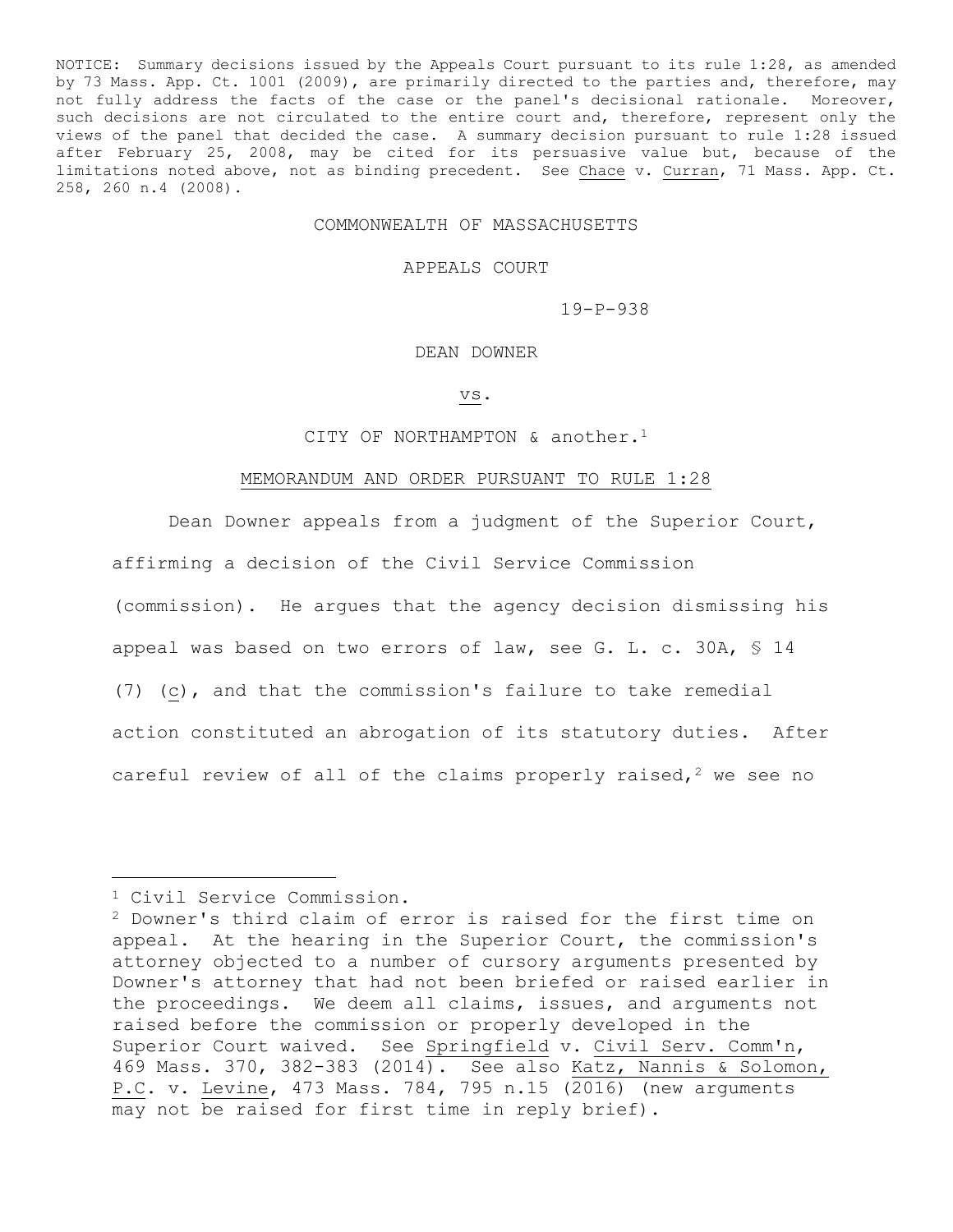error of law in the commission's decision. For that reason, we see no basis to disturb the judgment and affirm.

Background. On September 24, 2007, the city of Northampton (city) hired Downer as a department of public works (DPW) seasonal laborer. Labor service positions in the city are civil service positions, and Downer is a member of the Northampton Municipal Association of Employees. On January 18, 2010, Downer was promoted to the position of water treatment plant operator (plant operator).3 By memorandum dated April 28, 2017 (which Downer received on May 1, 2017), the DPW director notified Downer of the department's intent to terminate his employment as a plant operator "for poor work performance."

Negotiations between Downer's union representatives and the city followed. Presented with a choice of resignation, demotion, or termination, Downer opted to remain employed, though demoted. As Downer stipulated, on May 4, 2017, the city demoted him to a DPW laborer position in the cemetery division and gave him notice of the decision the same day. Effective May 5, 2017, the city transferred Downer to the laborer position

÷.

<sup>&</sup>lt;sup>3</sup> Before Downer assumed his duties, the plant operator position was an "official service position." Competitive examinations were discontinued in 2008 and have not been offered since that time. Thus, Downer has never taken a civil service examination to become eligible for a permanent appointment to that position. See Fall River v. AFSCME Council 93, Local 3177, AFL-CIO, 61 Mass. App. Ct. 404, 407 (2004).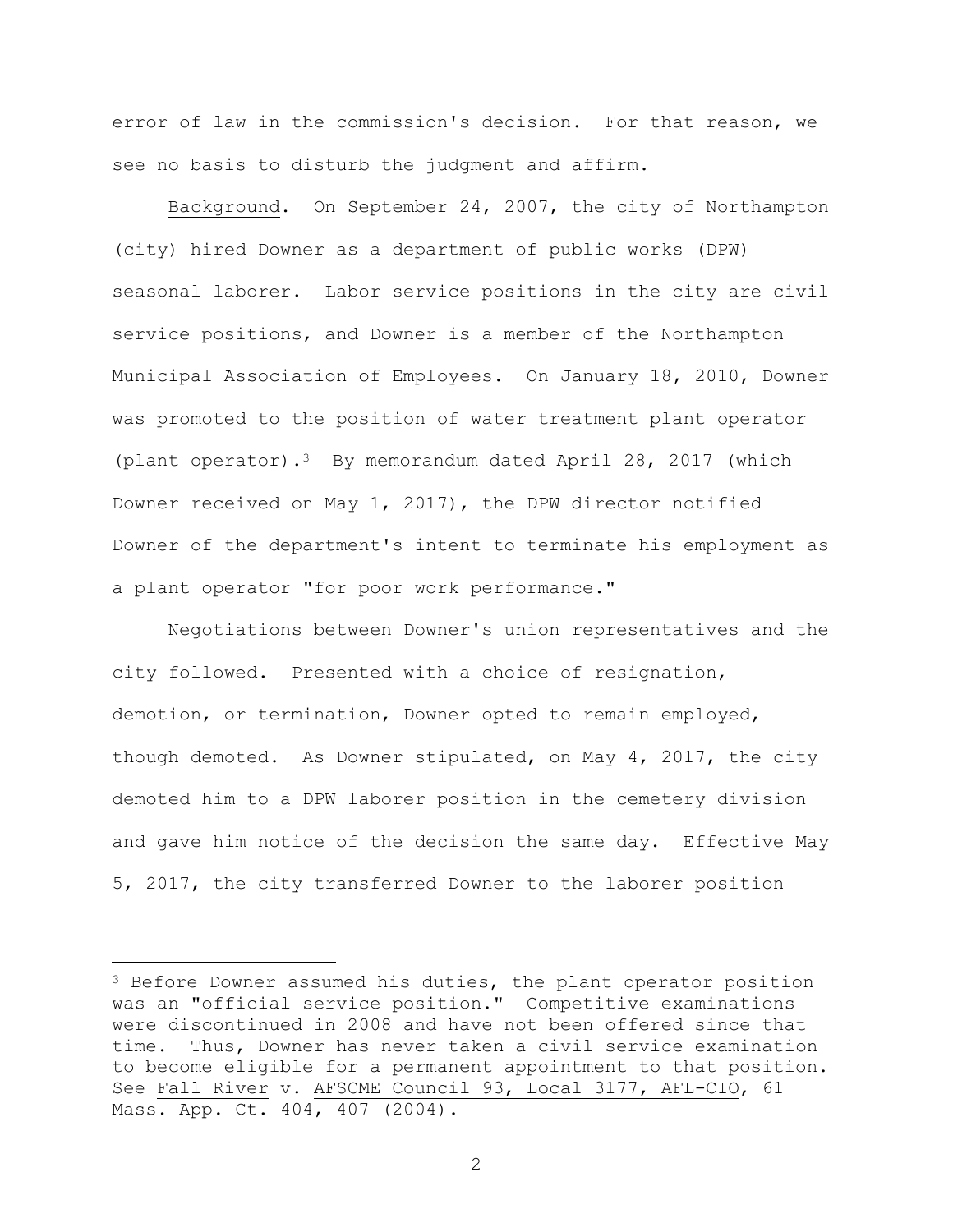under protest.4 Downer then unsuccessfully pursued contractual remedies under the collective bargaining agreement. On June 29, 2017, Downer filed his appeal with the commission.<sup>5</sup>

Discussion. The scope of our review under G. L. c. 30A is circumscribed. A party seeking to overturn the commission's decision "bears a heavy burden because we give due weight to the experience, technical competence, and specialized knowledge of the commission" (quotation omitted). Spencer v. Civil Serv. Comm'n, 479 Mass. 210, 215 (2018). We accord substantial deference to the commission's reasonable interpretations of G. L. c. 31, the statute it administers and enforces. Id. at 216. Courts, however, retain the ultimate duty to interpret statutes. Upton's Case, 84 Mass. App. Ct. 411, 418 (2013).

The commission ruled that it had no jurisdiction to hear Downer's appeal for two reasons: his lack of a right to appeal and the appeal's untimeliness. We agree with both of those determinations.

First, we discern no error in the commission's conclusion that Downer had no right to appeal his demotion. Downer does

÷.

<sup>4</sup> Even if Downer did not expressly sign the "Last Chance Agreement," he implicitly agreed to its terms by continuing his employment with the city, which was conditioned on his acceptance of the agreement.

<sup>5</sup> Downer's "discipline appeal form" stated that he received notice of the demotion on June 19, 2017, or June 29, 2017 (the date he "received denial of final step of grievance process, wherein the department head acquiesced to the dismissal").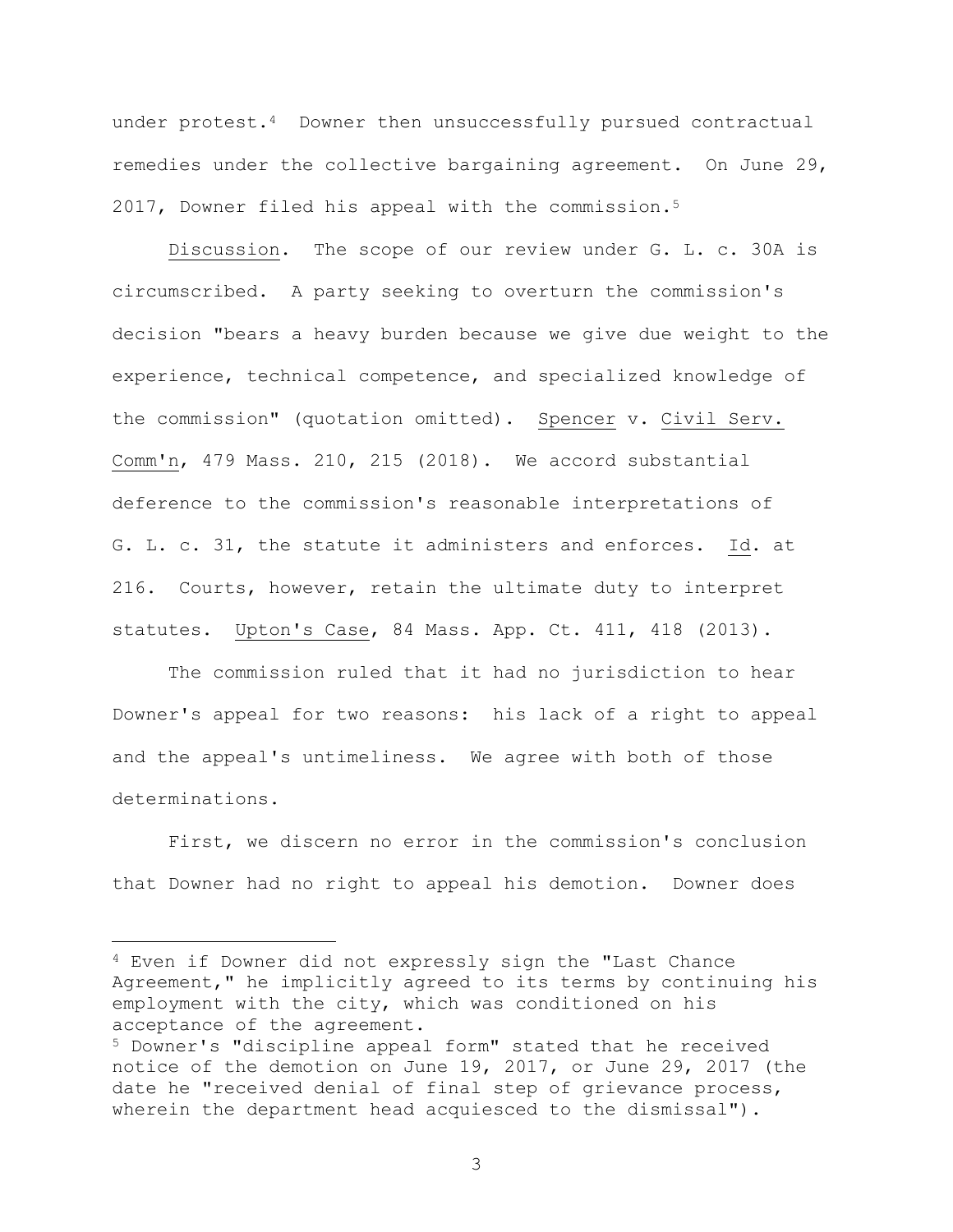not challenge the fact that his original appointment to the plant operator position was provisional. See Springfield v. Civil Serv. Comm'n, 469 Mass. 370, 371 n.3 (2014) (discussing statutory definitions); Fall River v. AFSCME Council 93, Local 3177, AFL-CIO, 61 Mass. App. Ct. 404, 407 (2004), quoting G. L. c. 31, § 12 ("civil service law provides for the provisional appointment to a civil service position if 'no suitable eligible list exists' from which to make a permanent appointment"). Relying primarily on several provisions of G. L. c. 31, Downer argued that, notwithstanding the absence of an examination, his provisional appointment somehow transformed into a permanent appointment. The commission rejected Downer's argument, concluding that Downer never achieved permanent civil service status in that position. Giving due weight to the commission's specialized knowledge, we conclude that the commission's interpretation is reasonable.<sup>6</sup> As a provisional employee, Downer had no "tenure, [and] no right of notice or hearing."7 Sullivan

÷.

<sup>6</sup> The case of Kelleher v. Personnel Adm'r of the Dep't of Personnel Admin., 421 Mass. 382 (1995), does not assist Downer. As the Supreme Judicial Court indicated there, any flaw in the civil service statute arising from the lack of competitive examinations should be addressed by the Legislature, and not the courts. See id. at 389 ("If this is a defect, it is a defect for the Legislature to address").

<sup>&</sup>lt;sup>7</sup> A provisional employee is entitled to a predeprivation, nameclearing hearing before the appointing authority; such a hearing is intended to protect future employability. See G. L. c. 31, § 41; Smith v. Commissioner of Mental Retardation, 409 Mass. 545, 548-551 (1991). However, a decision by the appointing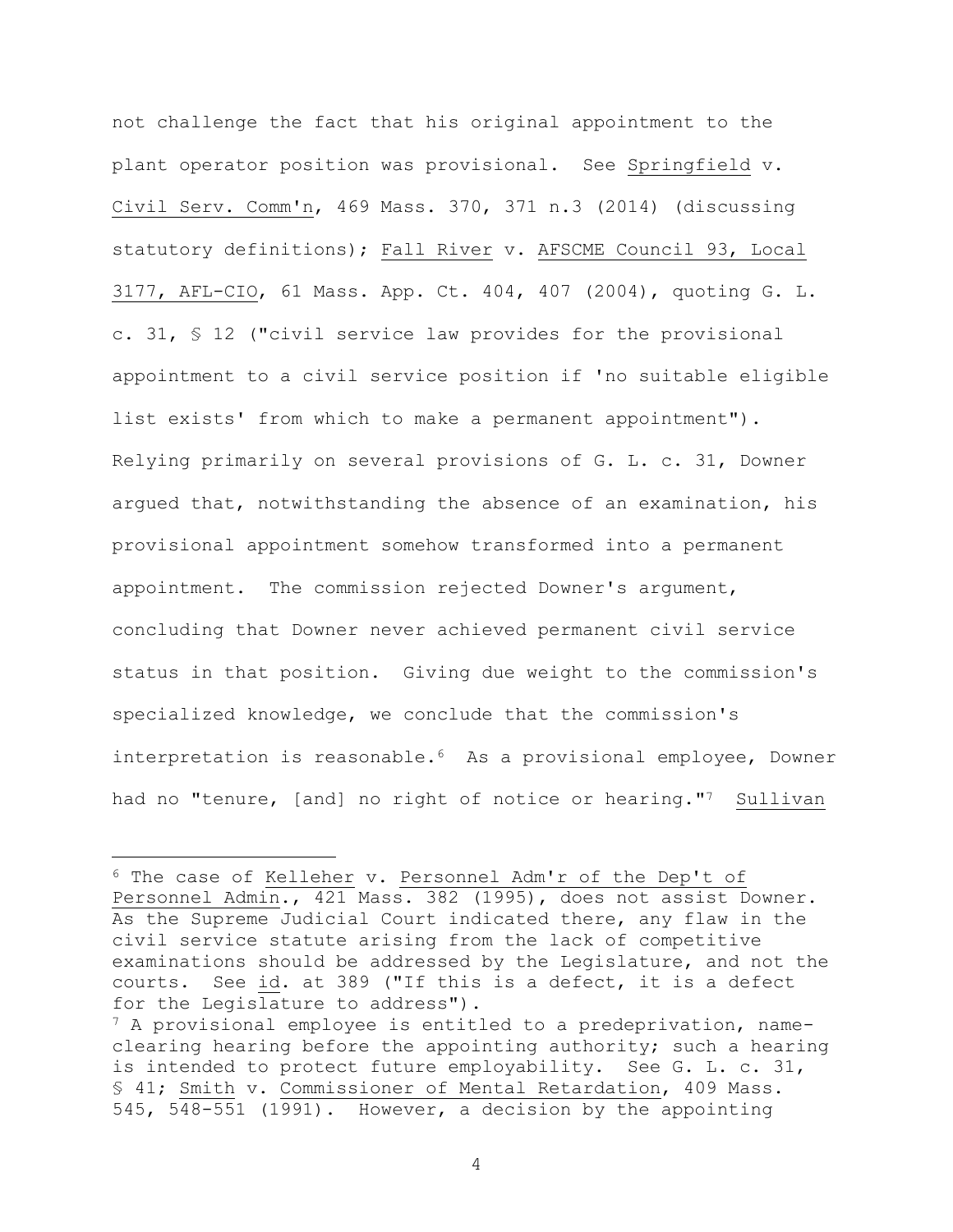v. Commissioner of Commerce & Dev., 351 Mass. 462, 465 (1966). Accord Dallas v. Commissioner of Pub. Health, 1 Mass. App. Ct. 768, 770-771 (1974).

No right of appeal, moreover, flowed from Downer's tenured laborer position. The commission correctly applied Springfield, 469 Mass. 370, in this regard. In Springfield, a city employee holding tenure in his original position, like Downer, was provisionally promoted and then terminated from that position. See id. at 371-372. Interpreting several provisions of G. L. c. 31, the commission concluded that the employee did not lose his tenured status by his promotion to a provisional position, and thus it denied the city's motion to dismiss the employee's appeal. See id. at 372, 377. The Supreme Judicial Court accepted the commission's reading, which gave the employee the right to appeal his termination to the commission, as reasonable. See id. at 377. However, unlike the employee in

÷.

authority regarding the justification for such a discharge is final and not subject to review by the commission. Fall River, 61 Mass. App. Ct. at 407. Here, Downer did not exercise his right to request such a hearing. To the extent that he argues that, as a tenured civil service employee in the labor service, he was entitled to the full procedural protections of G. L. c. 31, § 41, including an evidentiary hearing, he failed to raise that argument before the commission. In any event, if the city had in fact terminated or taken adverse action against Downer in the civil service labor title position, as opposed to the provisional position, he would have been entitled to those protections (and to appeal the decision to the commission). However, the city took no such action here.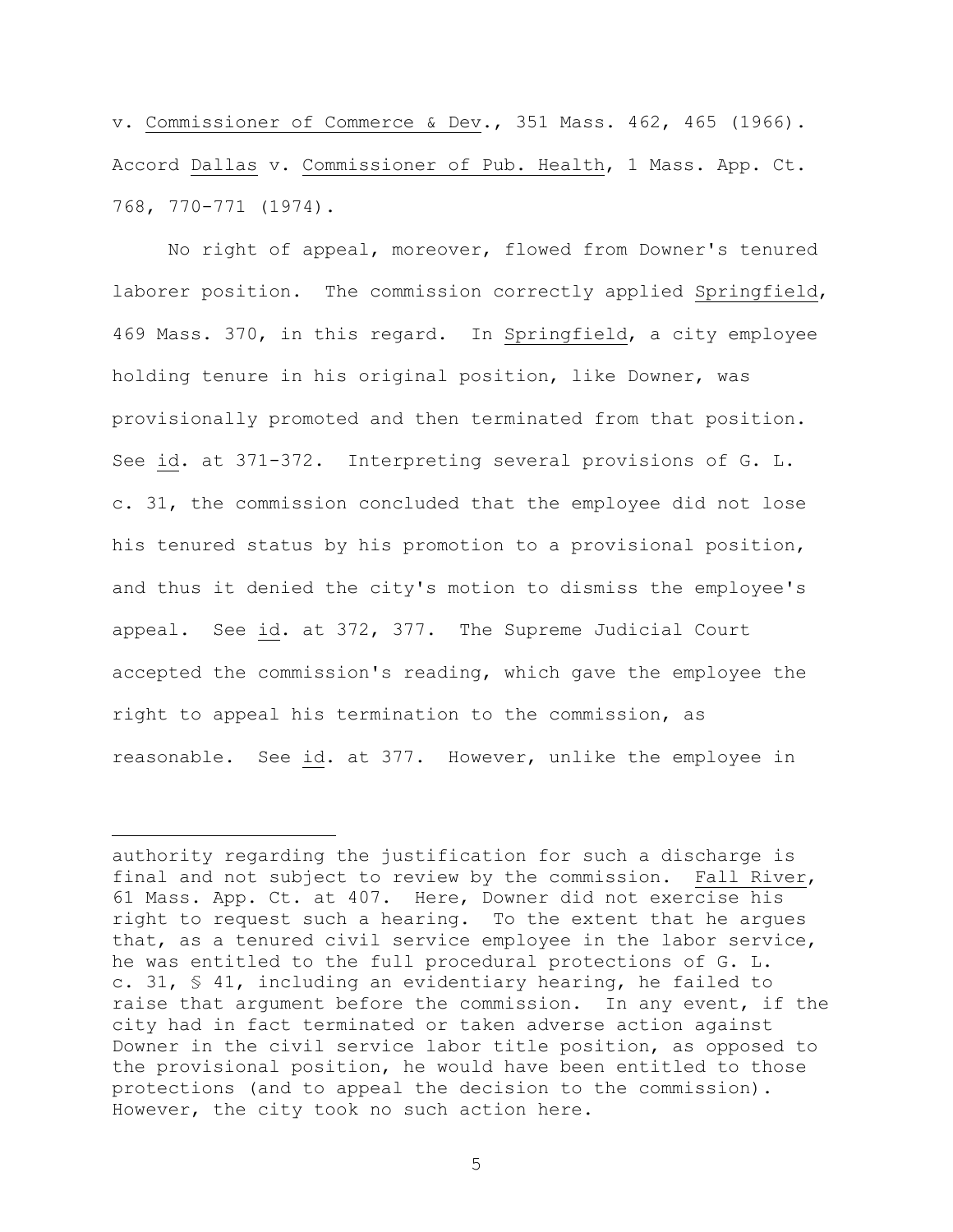Springfield, whose public employment was terminated, Downer was demoted back to the labor service. For that reason, the commission permissibly concluded here that the city effectively had taken no adverse action against Downer that could be appealed under G. L. c. 31.

The commission's dismissal of Downer's appeal due to the untimely notice of appeal was also sound. A party aggrieved by a decision of the appointing authority made pursuant to G. L. c. 31, § 41, is required to file his appeal "within ten [business] days after receiving written notice of such decision." Falmouth v. Civil Serv. Comm'n, 447 Mass. 814, 817 (2006), quoting G. L. c. 31, § 43. The ten-day period prescribed for pursuing the statutorily-created remedy is jurisdictional. See Falmouth, supra at 819 n.6 (commission lacked authority to extend statutory deadline for appeal); Cheney v. Assessors of Dover, 205 Mass. 501, 503 (1910). The appeal period here began running on May 4, 2017, the date Downer admittedly received notice of the demotion decision, and expired before he filed his appeal. $8$  Further, the appeal period was not

÷.

<sup>8</sup> Downer's actual knowledge of the demotion decision and the city's implementation of it distinguishes his case from Chartrand v. Registrar of Motor Vehicles, 347 Mass. 470, 475 (1964) (limitation period does not begin to run until employee "knew or should have known that his discharge was being treated as final and effective" [quotation omitted]).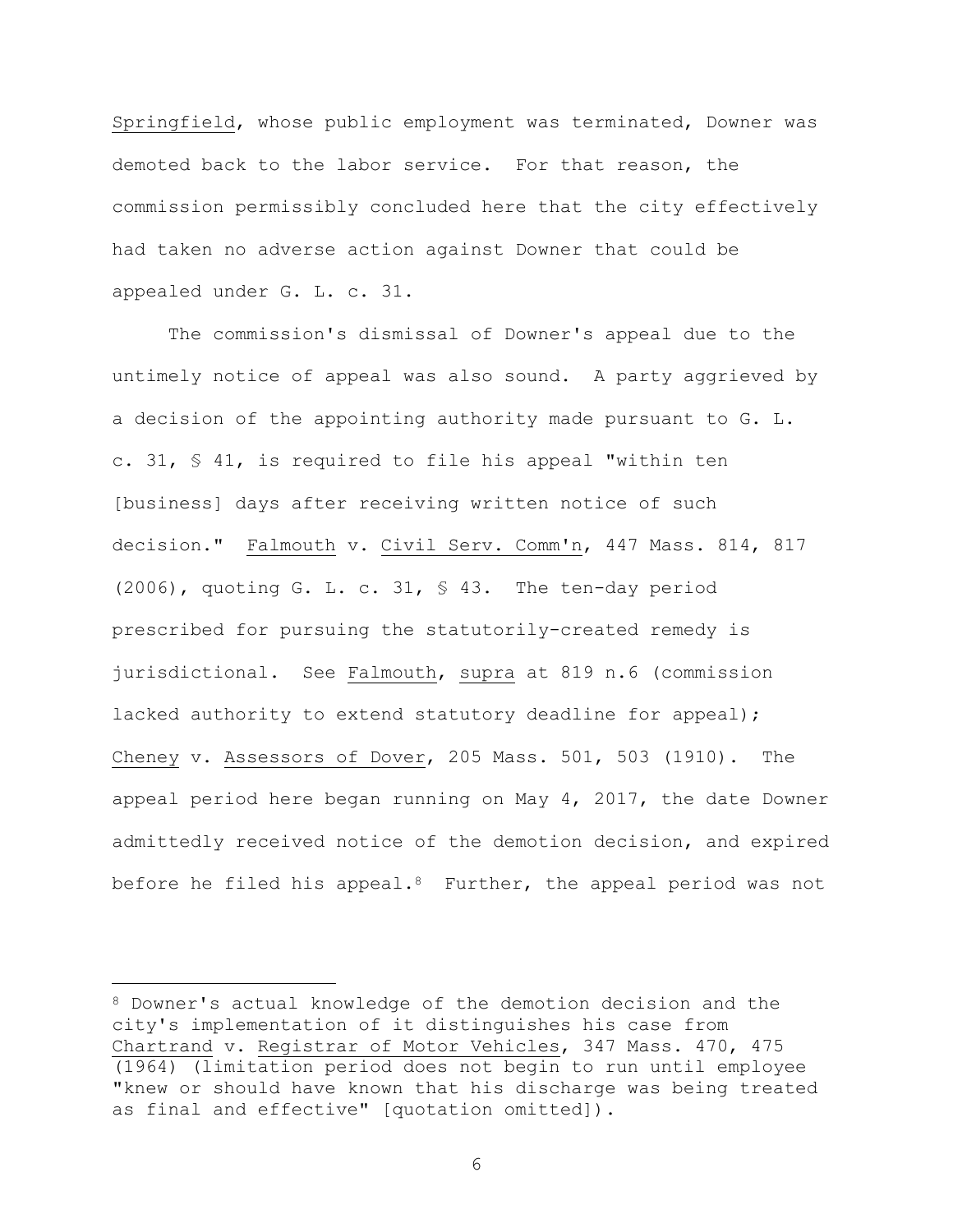tolled during the pendency of the grievance proceedings.<sup>9</sup> See United Steelworkers of Am. v. Commonwealth Employment Relations Bd., 74 Mass. App. Ct. 656, 663-665 (2009) (union breached duty of fair representation by incorrectly advising member that he could defer filing civil service appeal during grievance proceedings). See also Office & Professional Employees Int'l Union, Local 6, AFL-CIO v. Commonwealth Employment Relations Bd., 96 Mass. App. Ct. 764, 769-770 (2019) (union official's mistake of law about "easily-knowable" limitation period no defense to liability).

Finally, Downer claims in an "Emergency Motion for an Addendum to Reply Brief," filed four days before oral argument, that he recently learned that the city has been paying him less than he was entitled to in his laborer position since May 5, 2017. If that is the case, his remedy, if any, lies in the

÷.

<sup>9</sup> The "two avenues of relief [stepped grievance process culminating in binding arbitration and appeal to commission under G. L. c. 31, § 43] could not both be pursued." United Steelworkers of Am. v. Commonwealth Employment Relations Bd., 74 Mass. App. Ct. 656, 657-658 & n.5 (2009). We note that Downer could have filed a timely notice of appeal at the commission and moved for a stay of proceedings during the grievance process.